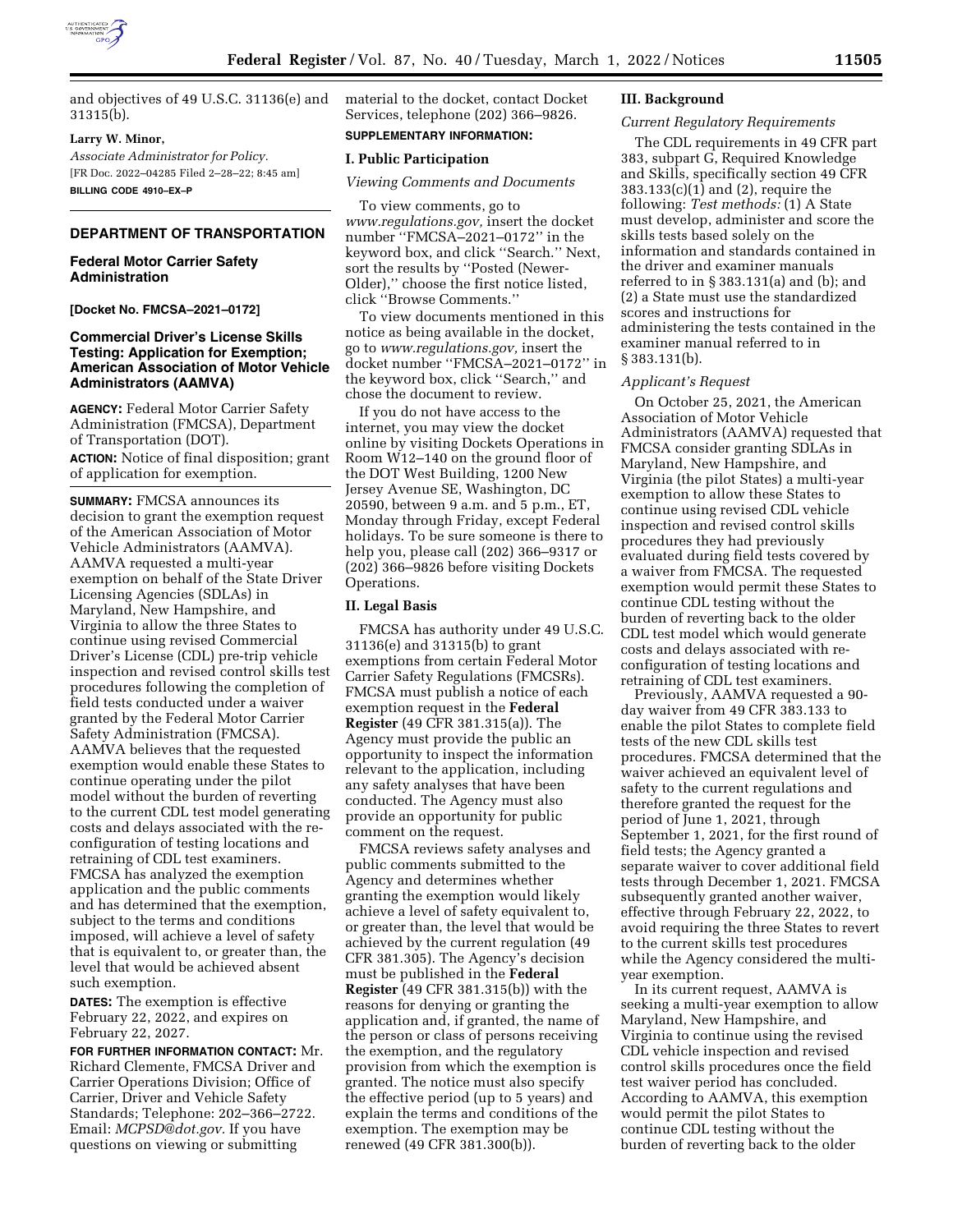CDL test model which would generate costs and delays associated with reconfiguration of testing locations and retraining of CDL examiners.

AAMVA notes that it would seem a sound action to allow the pilot States to continue operating under the pilot model, and this exemption period, if granted, would also allow continued use of the revised testing system while AAMVA and FMCSA analyze the field test results and determine if any additional adjustments warrant further review by the Agency and testing by these pilot States. If the Agency adopts the modernized test, this exemption will minimize the back-and-forth and confusion of rotating between CDL test models in the pilot States, and if the FMCSA does not accept the modernized test, the States would revert to the current system and will require up to 30 days to transition and notify industry of the return to the current CDL test model.

## **IV. Method To Ensure an Equivalent or Greater Level of Safety**

In granting AAMVA's original waiver request from 49 CFR 383.133, FMCSA determined that a waiver of the traditional pre-trip inspection and basic vehicle control skills testing requirements would not have an adverse impact on safety because the revised skills test would provide a comparable level of rigor as the current tests to ensure that participating CDL applicants demonstrate a level of knowledge and skills required to operate CMVs safely. The tests would be administered in a controlled setting, located within the pilot States' skills testing facilities. All other safety requirements, such as requiring the applicant to pass the traditional on-road test segment of the skills test, would continue to apply. In addition, the pilot States would be allowed to administer the revised examinations only to applicants who are domiciled in their respective States. The pilot States would continue to be prohibited from issuing CDLs to field test applicants unless the applicant passes all the required segments of the skills test. Collectively, these measures help ensure the requisite level of safety is achieved.

## **V. Public Comments**

On December 9, 2021, published notice of this application and requested public comment [86 FR 70161]. The Agency received two comments supporting the AAMVA request; no comments were filed in opposition. The Commercial Vehicle Training Association (CVTA) stated that the exemption would provide a stable fieldtesting environment while the

modernized framework is developed, analyzed, and adjusted as needed. CVTA added that as noted in the 90-day waiver determination previously issued by the FMCSA on August 31, the revised CDL vehicle inspection and revised control skills testing protocol, combined with the conditions set forth in the Agency's waiver determination achieve a level of safety equivalent to testing under existing protocols. CVTA added that it would be prudent to allow the pilot states to continue operating under the pilot model, as the exemption period would also allow for continued use of the revised testing system while AAMVA and FMCSA analyze the field test results and determine if any additional adjustments warrant further review by the Agency and testing by these pilot states.

The Virginia Department of Motor Vehicles (VA DMV) echoed support:

The VA DMV currently has four test sites participating in the modified CDL testing program. The preliminary data is positive, and VA DMV hopes to have the opportunity to continue to collect all relevant data for use by FMCSA in making future determinations regarding CDL testing. Pursuant to VA DMV's participation in the pilot program, valuable information has been gathered on these modernized CDL testing procedures. To date, these field-testing operations have gone smoothly, and VA DMV continues to receive positive feedback from our participation. Accordingly, VA DMV believes that further implementation of the modernized CDL testing procedures should be considered as part of this pilot program and beyond.

### **VI. FMCSA Safety Analysis and Decision**

FMCSA has evaluated the AAMVA application and the public comments and decided to grant the exemption. The Agency had originally provided AAMVA waivers to support two phases of data collection through December 1, 2021. As discussed above, an additional waiver was provided to avoid requiring the pilot States to revert to the current test procedure while the Agency considered AAMVA's exemption application. This waiver provided regulatory relief through February 22, 2022. In reviewing AAMVA's waiver request, FMCSA evaluated 49 CFR 383.133 and determined that a waiver of the traditional pre-trip vehicle inspection and basic vehicle control skills testing requirements would not have an adverse impact on safety because applicants will continue to be required to pass the revised version of the pre-trip inspection and basic vehicle control skills test segments which provide a comparable level of rigor compared to the traditional test. The revised testing procedures would be

administered in a controlled setting and located within the same skills testing facility used for the traditional test. Those considerations are applicable to AAMVA's request for exemption. FMCSA concurs with the comments filed in support of the AAMVA request from CVTA and the VA DMV. For these reasons, the Agency grants AAMVA's exemption from 49 CFR 383.133, subject to the terms and conditions in this **Federal Register** notice.

#### *Exemption*

# 1. Period of the Exemption

This exemption from the requirements of 49 CFR 383.133(c)(1)(2) is granted for the period from 12:01 a.m., February 22, 2022, through 11:59 p.m., February 22, 2027.

## 2. Scope of Exemption

This exemption is granted to Maryland, New Hampshire, and Virginia and is limited to the provisions of 49 CFR 383.133(c)(1) and (2).

## 3. Terms and Conditions

a. States operating under this exemption must comply with all other applicable provisions of the FMCSRs.

b. The revised testing procedures must be administered in a controlled setting and located within the same skills testing facility used for the traditional test.

## 4. Preemption

In accordance with 49 U.S.C. 31315(d), during the period this exemption is in effect, no State shall enforce any law or regulation that conflicts with or is inconsistent with this exemption with respect to a firm or person operating under the exemption.

# 5. Notification to FMCSA

States using this exemption must notify FMCSA within 5 business days of any accident (as defined in 49 CFR 390.5), involving any CMV drivers issued CDLs who are operating under the terms of this exemption. Notifications filed under this provision shall be emailed to *[MCPSD@DOT.GOV.](mailto:MCPSD@DOT.GOV)* 

The notification must include the following information:

a. Name of Exemption: ''AAMVA SDLA Pilot''

b. Date of the accident,

c. City or town, and State, in which the accident occurred, or closest to the accident scene,

d. Name of the CDL examiner; e. CLP holder's name and CLP

number and State of issuance

f. Vehicle number and State license plate number,